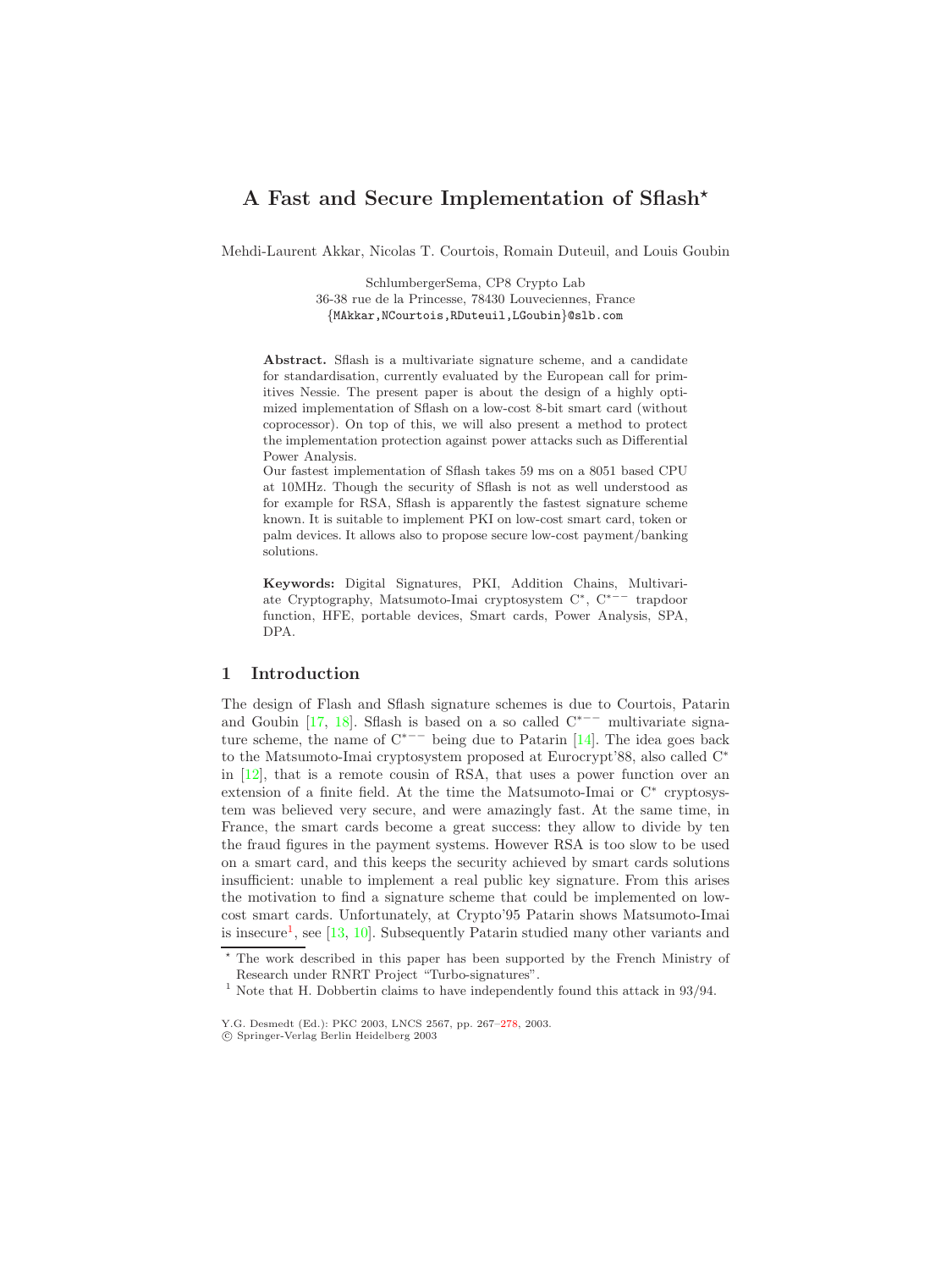<span id="page-1-2"></span>generalizations of Matsumoto-Imai (or C∗) (for example the Dragons). Most of them are broken, and very few remain. Among these,  $C^*$  is particularly simple, and remains unbroken. It is simply the original scheme combined with the idea of preventing structural attacks by simply removing some of the equations that constitute the public key, due initially to Shamir [\[19\]](#page-11-4). At Asiacrypt'98 [\[14\]](#page-11-2), Courtois, Patarin and Goubin show that  $C^{*-}$  can be attacked, and if r is the number of removed equations, a factor of  $q<sup>r</sup>$  appears in the attack. For various reasons it is conjectured that the security of C∗− does increase with at least q*<sup>r</sup>* when removing equations [\[1\]](#page-10-3), and the same is also conjectured for other multi-variate cryptosystems<sup>[2](#page-1-0)</sup>. When  $q^r$  is very big, e.g.  $2^{80}$ , it is believed that  $C^{*-}$  is secure, we then call it  $C^{*--}$ , as a lot of equations are removed. It is possible to see that due to many equations removed,  $C^{*−-}$  can only be used in signature, no longer in encryption.

From C∗−, in 2000, Courtois, Patarin and Goubin designed the Flash signature scheme, submitted to Nessie European call for cryptographic primitives, and also a special version of Flash called Sflash that manages to decrease the size of the public key<sup>[3](#page-1-1)</sup>. Unfortunately at Eurocrypt'2002, Gilbert and Minier, showed that this very trick, used to decrease the size of the public key of Sflash, is insecure, and broke Sflash, see  $[6]$ . Since then the specification of Sflash has been revised, the new version of Sflash is in fact a version of Flash with a better choice of parameters.

<span id="page-1-1"></span><span id="page-1-0"></span>Finally, it is important to note that the design of Flash and Sflash does not reduce to C∗−−. There is difficulty in the design of multivariate signature schemes that comes from the fact that the systems of equations, have in general many solutions, and only the knowledge of the internal algebraic structure allows to find one of them, which is usually done by fixing some internal variables. If this process is not handled correctly, it might leak information about this internal structure, and eventually allow to recover the private key of Flash/Sflash. See [\[17\]](#page-11-0) and [\[1\]](#page-10-3).

Sflash is therefore the best solution that has been found so far to make digital signatures in a low-cost device such as smart card, USB token or a palm device. However, the security of an implementation of a cryptographic algorithm in such a device does not reduce to the security of the cryptographic algorithm itself. It is hard to protect a secret that is entirely in the hands of a potential attacker: the implementation should also have in mind possible side-channel attacks. In 1998, Kocher, Jaffe and Jun showed the feasibility of such attacks [\[11\]](#page-10-5) using the power consumption of the device, and since then other side-channel attacks have been proposed. In this paper we will also describe, on top of our optimized implementation, a protection against side-channel attacks.

<sup>2</sup> For example see the experiments with Buchberger's algorithm applied to HFE-, presented in [\[2\]](#page-10-6) (in these proceedings) or on slide 35 of [\[3\]](#page-10-7).

<sup>&</sup>lt;sup>3</sup> The main drawback of many multivariate cryptosystems.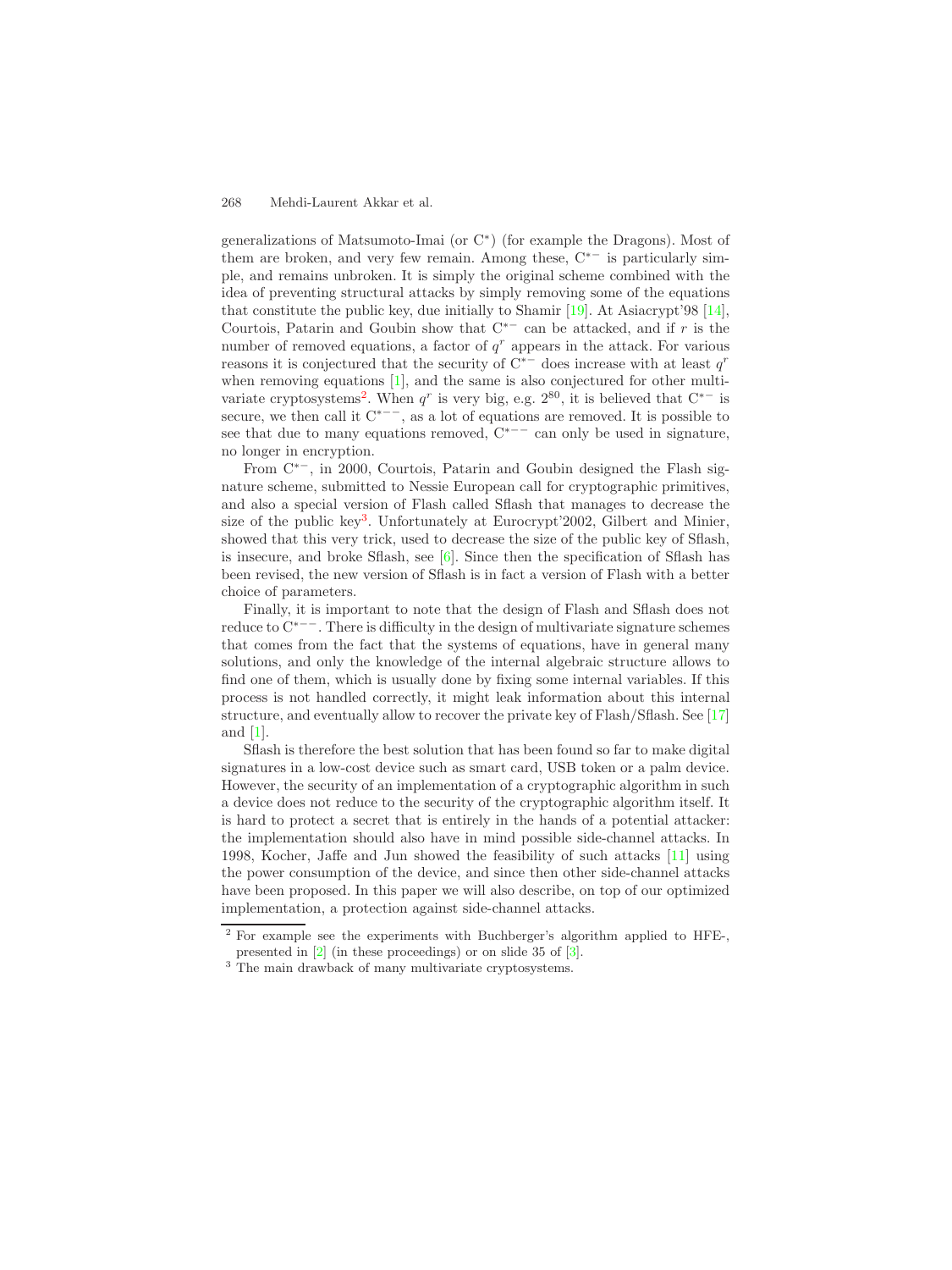## <span id="page-2-1"></span>**2 Structure of the Smart Card**

We consider a low-end smart card built on a 8-bit CPU core, an Intel 8051. It has no arithmetic or cryptographic coprocessor. The memory of this card is divided in three parts as follows:

- The *data*: 128 bytes which one can address directly in one CPU clock.
- The *xdata*: between 1 and 4 Kbytes, indirectly addressable in two CPU clocks.
- The code: between 4 and 64 Kbytes of unrewritable memory, indirectly addressable in two CPU clocks.
- Most smart card processors that are based on 8051 contain also between 2 and 128 Kkbytes of  $E^2$ PROM memory, that can be used to store keys.

As a comparison one could see the *data*, the *idata* and the *xdata* like the RAM of a classical PC, whereas the code would be the ROM. According to those considerations, we will try to store the most manipulated variables in the data in order to save as much time as possible in the computation.

## **3 Basis Structures and Variables Used in Sflash**

A complete description of Sflash can be found in [\[17,](#page-11-0) [18\]](#page-11-1). The signature process consists mainly of a composition of three functions defined over the extensions of finite fields:  $s^{-1} \circ f^{-1} \circ t^{-1}$ , with two multivariate affine functions s, t and one univariate power function  $f$ , In this paper we concentrate on the implementation of the basic operations that are used in Sflash.

#### **3.1 Main Structures**

<span id="page-2-0"></span>The algorithm mainly manipulates elements of the finite field  $L = GF(128^{37})$ , constructed as an extension of the base Galois field  $K = GF(128)$ . The field  $K = GF(128)$  defined as  $GF(2)[X]$  polynomials modulo  $(X^7 + X + 1)$ :

$$
K = GF(2)[X]/(X^7 + X + 1)
$$

Each element of K is written as  $\widetilde{7}$  bits stored in one byte; the coefficient of  $X^i$ becomes the coefficient of  $2^i$ ,  $i = 0..6$ . The big field  $L = GF(128^{37})$  is defined as follows:

$$
L = K[X]/(X^{37} + X^{12} + X^{10} + X^2 + 1)
$$
\n(1)

We also identify L with  $\ddot{K}^{37}$  and represent an element of L by 37 elements of K (the coefficients of  $X^i$ ,  $i = 0..36$ ), that in turn are written as 37 bytes, each of them using only 7 bits.

Our implementation uses two temporary variables called  $y$  and  $temp$ , that are structures containing an element of L, in the data zone of the smart card. This allows them to be easily accessible so that the computation is faster. We will also store another structure of type  $L$ , called  $x$ , in the  $xdata$  zone because at some moment we need to manipulate three elements of  $L$ , when using a function having two inputs and one output (we are not able to store this third one in the data as we need additional space in the data zone for something else).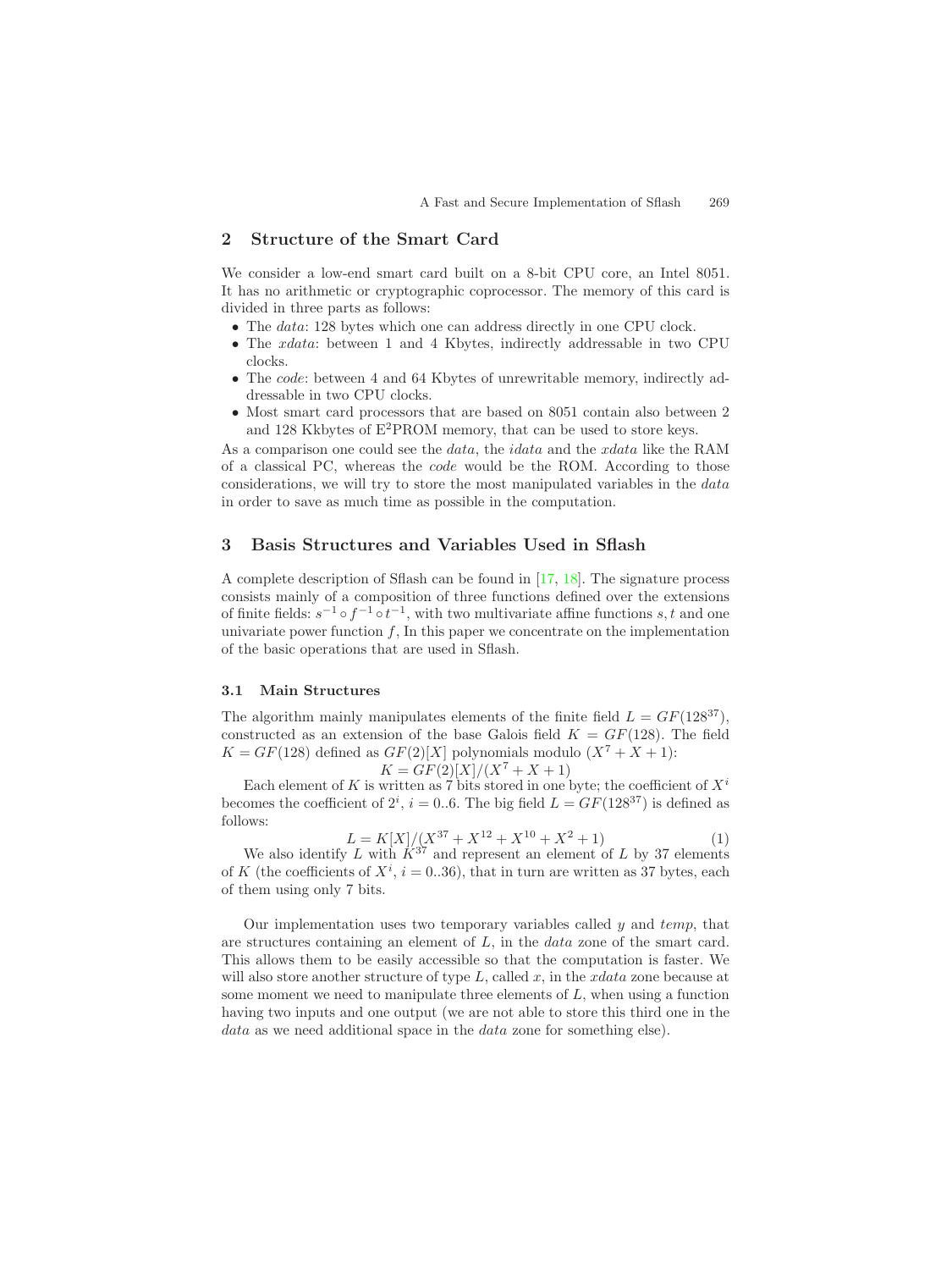#### <span id="page-3-1"></span>**3.2 The Private Key of Sflash**

The secret parameters of the signature scheme are the two transformations from  $L$  to  $L$ ,  $s$  and  $t$ , that are multivariate affine functions, *i.e.* they are affine when seen as functions from  $K^{37} \to K^{37}$ . We do not actually store s and t but their inverses  $s^{-1}$  and  $t^{-1}$ . We have  $t^{-1}: x \mapsto T_m x + T_c$  and  $s^{-1}: x \mapsto S_m x + S_c$ with  $T_m$  and  $S_m$  being two matrixes  $37 \times 37$  and with  $T_c$  and  $S_c$  being the con-stant vectors<sup>[4](#page-3-0)</sup>. All these are stored in either the *code* zone or the  $E^2$ PROM of the card.

We will also store the 80-bit secret string  $\Delta$  in the *code* zone (or E<sup>2</sup>PROM).

## **4 Fast Implementation of the Operations over the Fields**

### **The Implementation of** K**:**

- 1. Addition: Easy in characteristic 2 of  $K = GF(128)$ , the addition in  $K =$  $GF(128)$  is implemented by XORing the byte representations of the elements.
- 2. Multiplication: more work is required here. Since the multiplicative group  $K^*$ is cyclic, say generated by  $\alpha$ , each element of K (but zero) can be seen as a power of  $\alpha$ . Powers add when we multiply two non-zero elements:  $\alpha^x \cdot \alpha^y =$  $\alpha^{x+y}$ , and the multiplication by zero is obvious. In order to execute this operation, we store two tables of 127 bytes, one (named expo and stored in the *code* zone) giving the exponent of  $\alpha$  corresponding to a given non-zero element of  $K$ , and the reciprocal operation (named  $log$  and also in  $code)$ ) giving the element of K corresponding to a given exponent of  $\alpha$ .

**The Implementation of L:** Based on the definition of L in  $(1)$ .

<span id="page-3-0"></span>1. Addition: given two elements of  $L$  represented by two polynomials  $a =$ Addition: given two elements of L represented by two polynomials  $a = \sum_{i=0}^{36} a_i X^i$  and  $b = \sum_{i=0}^{36} b_i X^i$ , their sum is computed by XORing the coef- $\sum_{i=0}^{36} a_i X^i$  and  $b = \sum_{i=0}^{36} b_i X^i$ , their sum is computed by XORing the coef- $\frac{1}{\pi}$  ficients of the same degree: 36

$$
c = a + b \stackrel{def}{=} \sum_{i=0}^{36} (a_i \oplus b_i) X^i
$$

with ⊕ being the XOR operation.

2. Multiplication: It is costly, because we compute the product of two polynomials  $a$  and  $b$  which will be of degree 72, and then compute its euclidian reduction modulo the irreducible polynomial  $X^{37} + X^{12} + X^{10} + X^2 + 1$  (as there are no trinomials for this field).

(a) Build  $c' = \sum_{i=0}^{72} c'_i X^i$ , where  $c_i = \sum_{i=1}^{72} a_i b_k$ .

(b) Then reduce c' by  $X^{37} + X^{12} + X^{10} + X^2 + 1$ , the result c is the product  $a.b$  in  $L$ .

 $4$  Actually these two constant vectors are not really secret as shown in  $[8]$ . Therefore one can choose s and t linear instead of affine, which reduces the size of the secret key.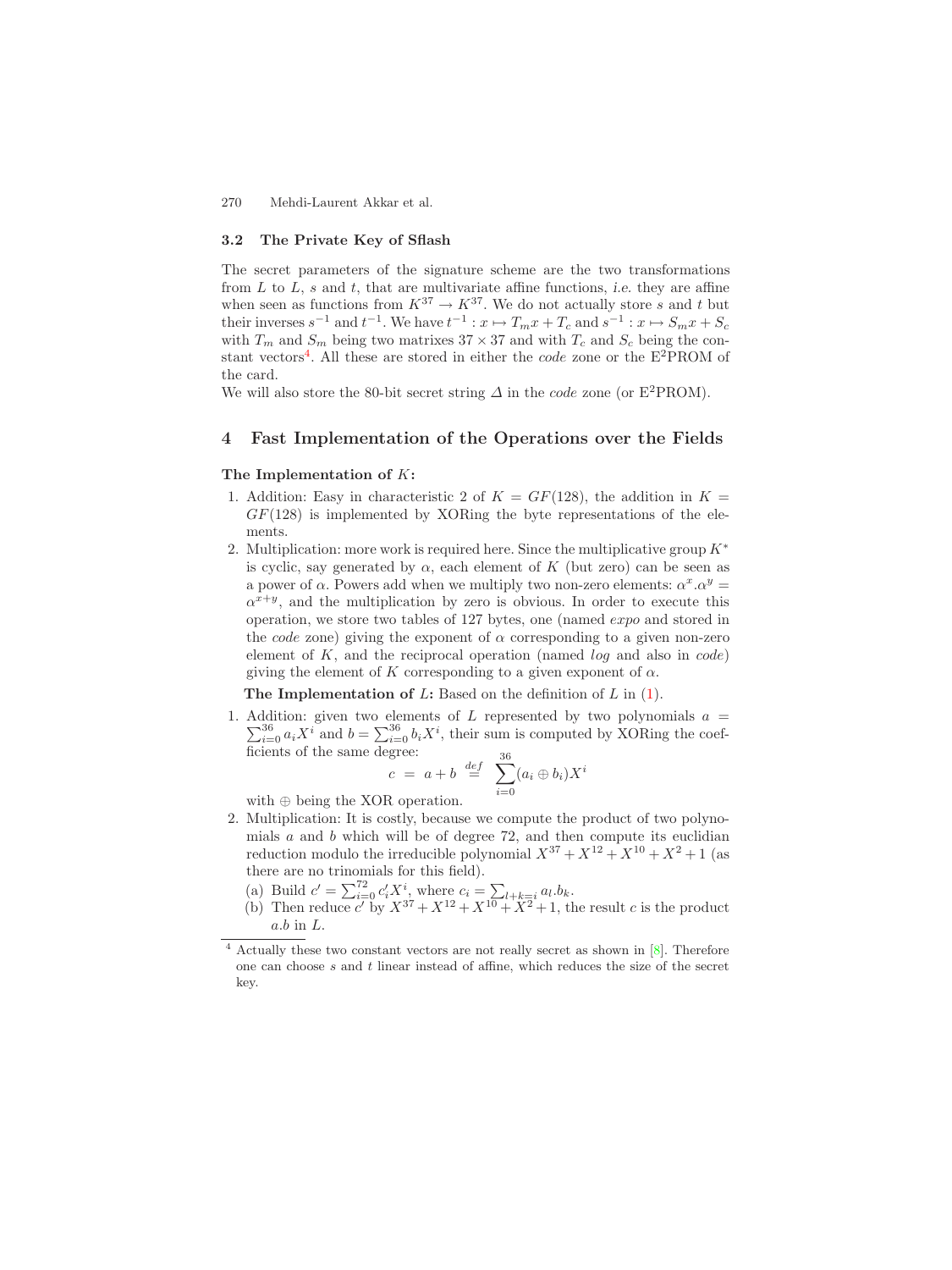3. Square: It is interesting to code the squaring operation in L independently, it can be done at least 5 times faster than a multiplication of an element by itself. The above multiplication algorithm requires a quadratic-time computation on the coordinates of the two operands (the building of  $c'$  in (a) above) whereas, to square an element a, we only have to compute:

$$
a' = \sum_{i=0}^{36} a_i^2 X^{2i}
$$

which is linear in the  $a_i$ , and then reduce a' modulo  $X^{37}+X^{12}+X^{10}+X^2+1$ , like in step (b) above.

**The Affine Transformations** s **and** t: They are computed as classical matrix multiplications, with additional XOR with the constant vector. As in each step of the matrix multiplication we have to compute several multiplications in  $K$  (one of the coordinates of the input with one of the matrix' coefficients), and regarding to how we compute such a multiplication (*cf* above), it will be faster if we store base  $\alpha$  logarithms of the coefficients of the matrix.

# **5** How to Compute  $A = f^{-1}(B)$  in Sflash ?

We need to compute  $A = B^h$  in L, with:

```
h = (128^{11} + 1)^{-1} \mod (128^{37} - 1)
```
= 1000000 1000000 1000000 0111111 0111111 0111111 0111111 1000000 1000000 1000000 1000000 0111111 0111111 0111111 1000000 1000000 1000000 1000000 0111111 0111111 0111111 0111111 1000000 1000000 1000000 0111111 0111111 0111111 0111111 1000000 1000000 1000000 1000000 0111111 0111111 0111111 1000000

The cost of a classical "square and multiply" algorithm to carry on this power  $h$  would be, at least, 259 squaring and 145 multiplications ! The slowest operation is the multiplication in the field  $L$  (squarings are faster). Our best implementation of multiplication in  $L$  requires about 10 000 CPU cycles (which takes at least 2.4 ms on a 10 MHz smart card).

We need to find an addition chain for  $h$  involving as little multiplications as possible. We did not limit ourselves to finding a "classical" addition chain for  $h$ , but also privileged some special powers, namely  $128$  and  $128<sup>7</sup>$  which, as we will see in the next part, are quite easy to compute. After numerous attempts we have found the following method:

- $\alpha \longleftarrow (B^2)^2;$
- $\beta \longleftarrow B \times \alpha;$
- $\gamma \longleftarrow (\alpha^2)^2;$
- $\delta \longleftarrow \beta \times \gamma;$
- $u \longleftarrow \delta^2 \times \delta;$
- $v \longleftarrow (\gamma^2)^2;$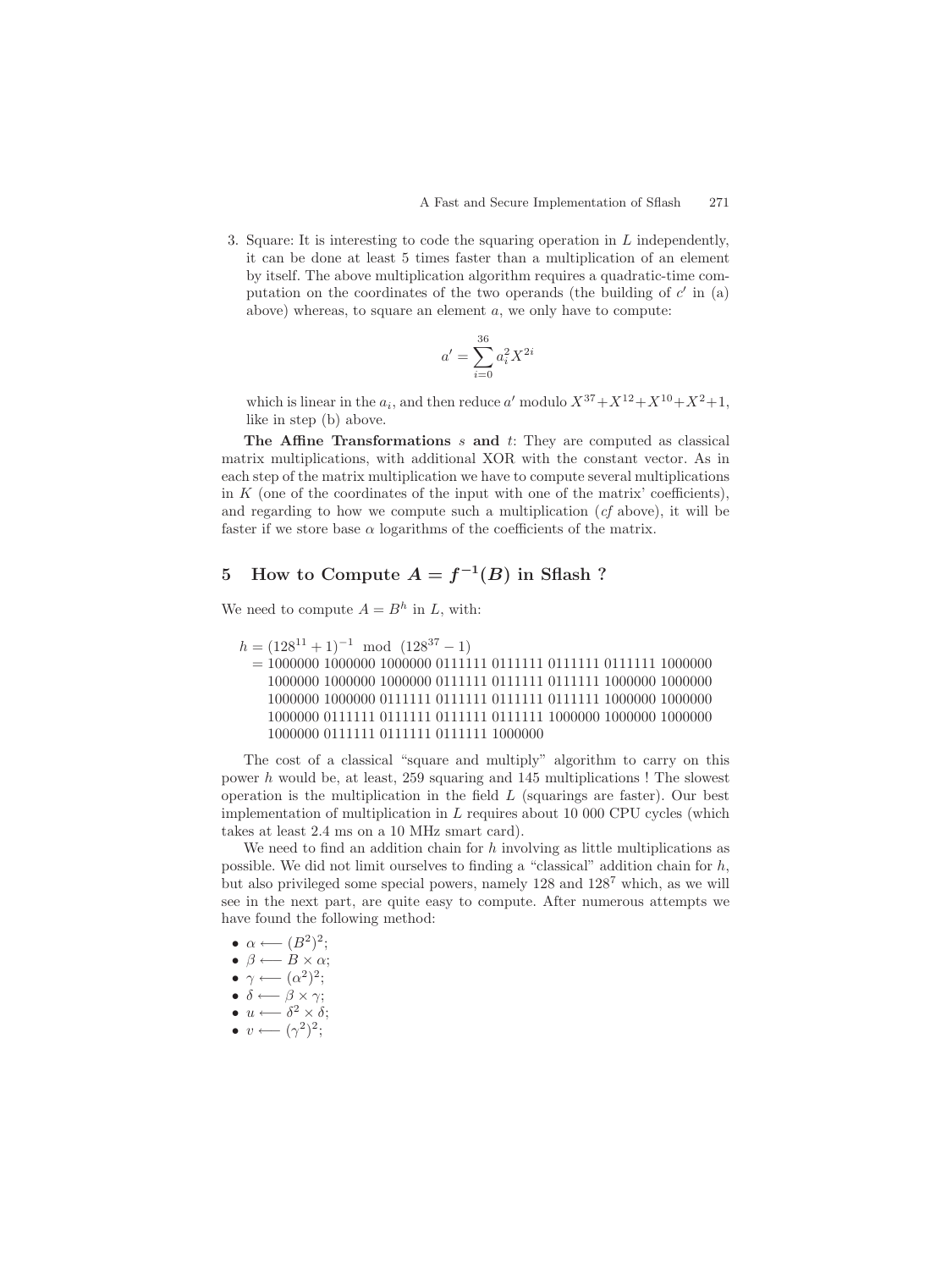<span id="page-5-0"></span>\n- $$
t \leftarrow ((v^{128})^{128})^{128} \times u;
$$
\n- $w \leftarrow ((t^{128} \times t)^{128} \times t)^{128};$
\n- $x \leftarrow ((w \times u)^{128})^{128};$
\n- $z \leftarrow v^{128} \times w \times v \times x;$
\n- $w \leftarrow (u^{128} \times 128) \times 128$
\n

•  $A \longleftarrow (((z^{128^7})^{128^7})^{128} \times x)^{128^7} \times z.$ 

This method has a particularly low number of multiplications: 12, instead of 145 for "square and multiply".

## **5.1** Special Operations Involved in the Computation of  $f^{-1}$ **:**

We already described the implementation of the multiplication and the squaring. What remain, are the efficient implementations of  $x \mapsto x^{128}$  and  $x \mapsto x^{128}$ . In  $K = GF(128)$ , those two operations are K-linear on L, so they can be seen fulfilled with a matrix multiplication. Moreover, due to the fact that the polynomial by which we reduced  $(X^{37} + X^{12} + X^{10} + X^2 + 1)$  has only coefficients 0 and 1, the matrices involved are only made up of 0s and 1s, which allows us to store their coefficients on single bits.

**The Function**  $x \mapsto x^{128^7}$ **:** As the matrix used for the raising to the power  $128<sup>7</sup>$  is fixed, we can also accelerate this computation by finding a "cheap" road in the matrix, which is related to the idea of the Gray code. The Gray code is an ordering of all binary  $n$ -bits words, such two consecutive words differ by only one bit, see [\[9\]](#page-10-9) for example. This allows to compute all possible linear combinations over  $GF(2)$  of some n vectors, with one XOR by combination, instead of  $n/2$ . We use an even better, specific solution that is adapted to the particular matrix that is fixed (even for two different private keys). Our goal is to compute:

 $y = M.x$ ; with  $x, y \in K^{37}$  and  $M \in M_{37,37}(GF(2))$ 

For this we divide the matrix in some  $37 \times n$  submatrices for some small n. For each submatrix we look for a "cheap" road: each  $y_i$  is a XOR of different  $x_i$ , how to compute them minimizing the number of XORs as possible. For example we assume that the first submatrix begins with:

$$
\begin{pmatrix} y_1 \\ y_2 \\ y_3 \\ y_4 \\ \vdots \end{pmatrix} = \begin{pmatrix} 0 & 0 & 1 & 0 & 1 & 0 & 0 \\ 0 & 0 & 1 & 1 & 1 & 0 & 0 \\ 0 & 0 & 0 & 0 & 1 & 0 & 0 \\ 0 & 0 & 1 & 1 & 0 & 0 & 0 \\ \vdots & \vdots & \vdots & \ddots & \vdots & \vdots & \vdots \\ 0 & 0 & 1 & 1 & 0 & 0 & 0 \\ 0 & \vdots & \vdots & \vdots & \ddots & \vdots & \vdots \\ 0 & 0 & 0 & 1 & 1 & 0 & 0 & 0 \\ 0 & 0 & 0 & 0 & 0 & 0 & 0 & 0 \\ \vdots & \vdots & \vdots & \vdots & \ddots & \vdots & \vdots & \vdots \\ 0 & 0 & 0 & 0 & 0 & 0 & 0 & 0 \\ 0 & 0 & 0 & 0 & 0 & 0 & 0 & 0 \\ 0 & 0 & 0 & 0 & 0 & 0 & 0 & 0 \\ 0 & 0 & 0 & 0 & 0 & 0 & 0 & 0 \\ 0 & 0 & 0 & 0 & 0 & 0 & 0 & 0 \\ 0 & 0 & 0 & 0 & 0 & 0 & 0 & 0 \\ 0 & 0 & 0 & 0 & 0 & 0 & 0 & 0 \\ 0 & 0 & 0 & 0 & 0 & 0 & 0 & 0 \\ 0 & 0 & 0 & 0 & 0 & 0 & 0 & 0 \\ 0 & 0 & 0 & 0 & 0 & 0 & 0 & 0 \\ 0 & 0 & 0 & 0 & 0 & 0 & 0 & 0 \\ 0 & 0 & 0 & 0 & 0 & 0 & 0 & 0 \\ 0 & 0 & 0 & 0 & 0 & 0 & 0 & 0 \\ 0 & 0 & 0 & 0 & 0 & 0 & 0 & 0 \\ 0 & 0 & 0 & 0 & 0 & 0 & 0 & 0 \\ 0 & 0 & 0 & 0 & 0 & 0 & 0 & 0 \\ 0 & 0 & 0 & 0 & 0 & 0 & 0 & 0 \\ 0 & 0 & 0 & 0 & 0 & 0 & 0 & 0 \\ 0 & 0 & 0 & 0 & 0 & 0 & 0 & 0 \\ 0 & 0 & 0 & 0 & 0 & 0 & 0 & 0 \\ 0
$$

We store  $x_1, ..., x_n$  in separate registers. Let A be the main register. We first put  $A \leftarrow x_5$ . Then we XOR A with  $x_3$ :  $A \leftarrow A \oplus x_3$  and then put  $y_1 \leftarrow A$ , now  $y_3 = x_3 \oplus x_5$ . Then we put  $y_2 \leftarrow A \leftarrow A \oplus x_4$ . Finally we do  $y_4 \leftarrow A \leftarrow A \oplus x_5$ , etc.. A "cheap" road should use about  $1 \text{ XOR per } y_i$  computed. We need to find the cheapest road in each submatrix and also to find the best  $n$  for such an operation. For our specific matrices  $37 \times 37$  n = 7 seemed to be optimal and our best solution has been found with some computer simulations.

This technique allows to accelerate quite a lot (about 40 times !) the operation  $\mathbf{x} \mapsto \mathbf{x}^{128^7}$ , however it takes a lot of space in term of program code (0.7 Kbyte).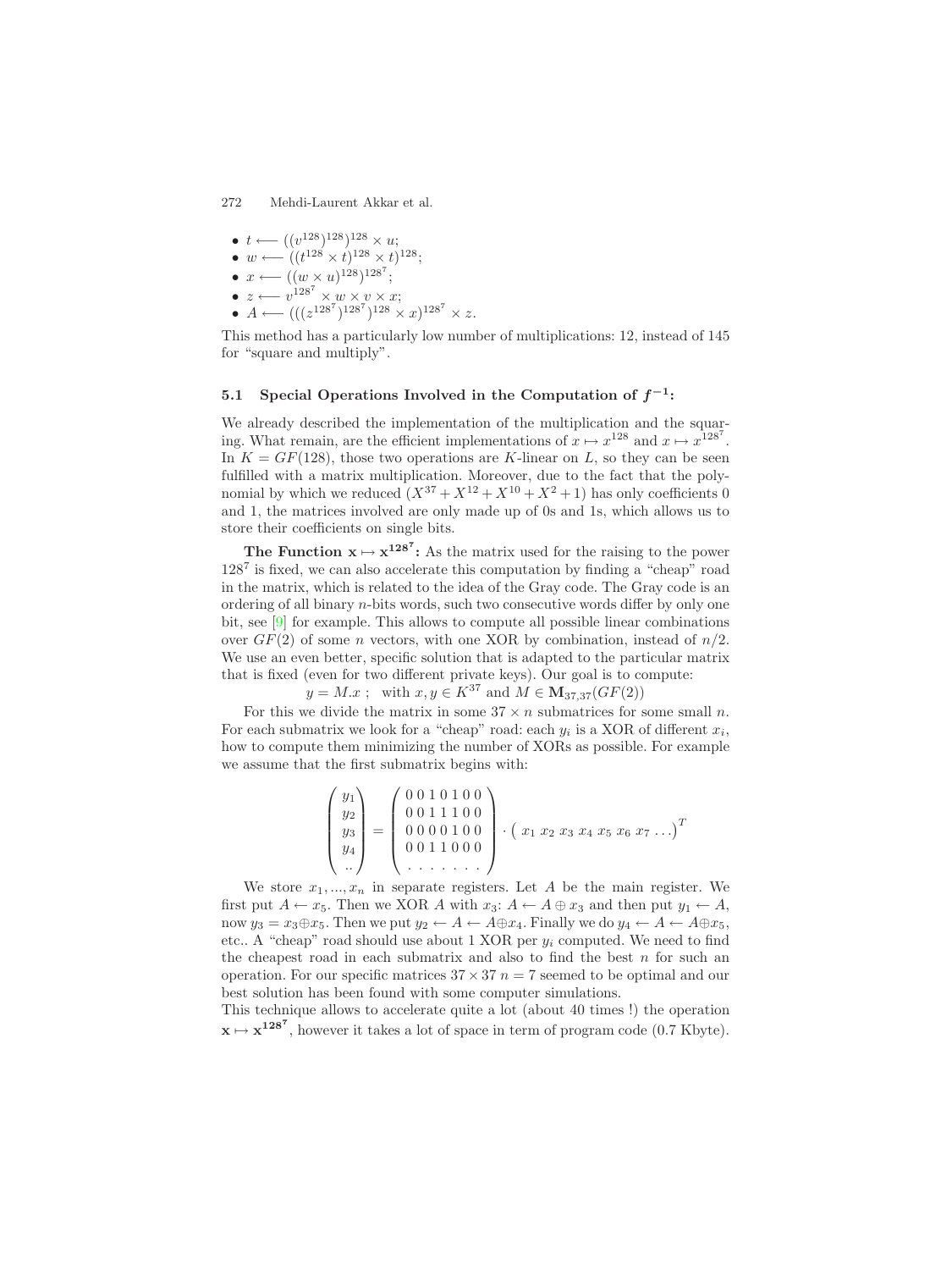**The Function**  $x \mapsto x^{128}$ **:** It is useless to use the above technique to compute the power  $128 = 2^7$ . Doing 7 successive squarings is faster than a matrix multiplication, even if done in a clever way. It is also much cheaper in term of code size, not only we have no matrix to store, but we will mostly re-use the existing code. In addition to that,  $\mathbf{x} \mapsto \mathbf{x}^{128}$  can be computed faster than doing seven squarings in a row. Indeed, seven squares will be a succession of squares in  $GF(128)$  done position by position on 37 values, and a multivariate linear operation over  $GF(128)^{37}$  that comprises expansion and modular reduction modulo the irreducible polynomial. It is easy to see that "position by position" squaring commutes with the multivariate linear part. Thus we may postpone all the 7 "position by position" squarings to the end, and then we realize that they are not needed, because in  $GF(128)$  we have always  $x^{128} = x$ .

## <span id="page-6-0"></span>**6 The Performance Data**

To summarize, our implementation of Sflash requires:

- $-2$  matrix products to apply  $T_m$  and  $S_m$ .
- **–** 12 multiplications in L.
- **–** 7 squarings in L.
- **–** 8 raisings to the power 128 in L.
- **–** 5 raisings to the power 128<sup>7</sup>.

From here we have two possible implementations of Sflash:

- **–** A **fast** one, using the technique above to compute the power 128<sup>7</sup> which is quite fast but a bit large in term of code size:
	- RAM: 334 bytes (112 bytes of data and 222 bytes of  $xdata$ ).
	- Code size (ROM): 3.1 Kbytes.
- **–** A **slower** one, using a classical matrix product which is slower (but still acceptable) and have a shorter code:
	- RAM: 334 bytes (112 bytes of data and 222 bytes of  $xdata$ ).
	- Code size (ROM): 2.5 Kbytes.

We have implemented the two versions of Sflash on two Intel 8051 CPU based components: an original Intel 8051 CPU and an Infineon SLE66 component without cryptoprocessor. The timings (without hashing) are the following:

| Component         | 8051          |      | 8051 SLE66 SLE66 8051 |      |      |      | 8051 SLE66 SLE66 |      |
|-------------------|---------------|------|-----------------------|------|------|------|------------------|------|
| Frequency [MHz]   | 3.57          |      | 3.57                  |      | 3.57 |      | 3.57             |      |
| Code version      | $_{\rm fast}$ | fast | $\text{fast}$         | fast | slow | slow | slow             | slow |
| ROM size [kbytes] | 3.1           | 3.1  | 3.1                   | 3.1  |      |      | 2.5              | 2.5  |
| Timings [ms]      | 750           | 268  | 164                   | 59   | 1075 | 384  | 230              | 82   |

We see that on a smart card without any coprocessor and in usual conditions (10 MHz is today a normal frequency for a low-cost component such as SLE66) one can compute digital signatures in as little as 59 ms ! It is much less than for RSA or Elliptic Curves, even if a cryptographic co-processor is used (!), see the comparison in Section [8.](#page-9-0)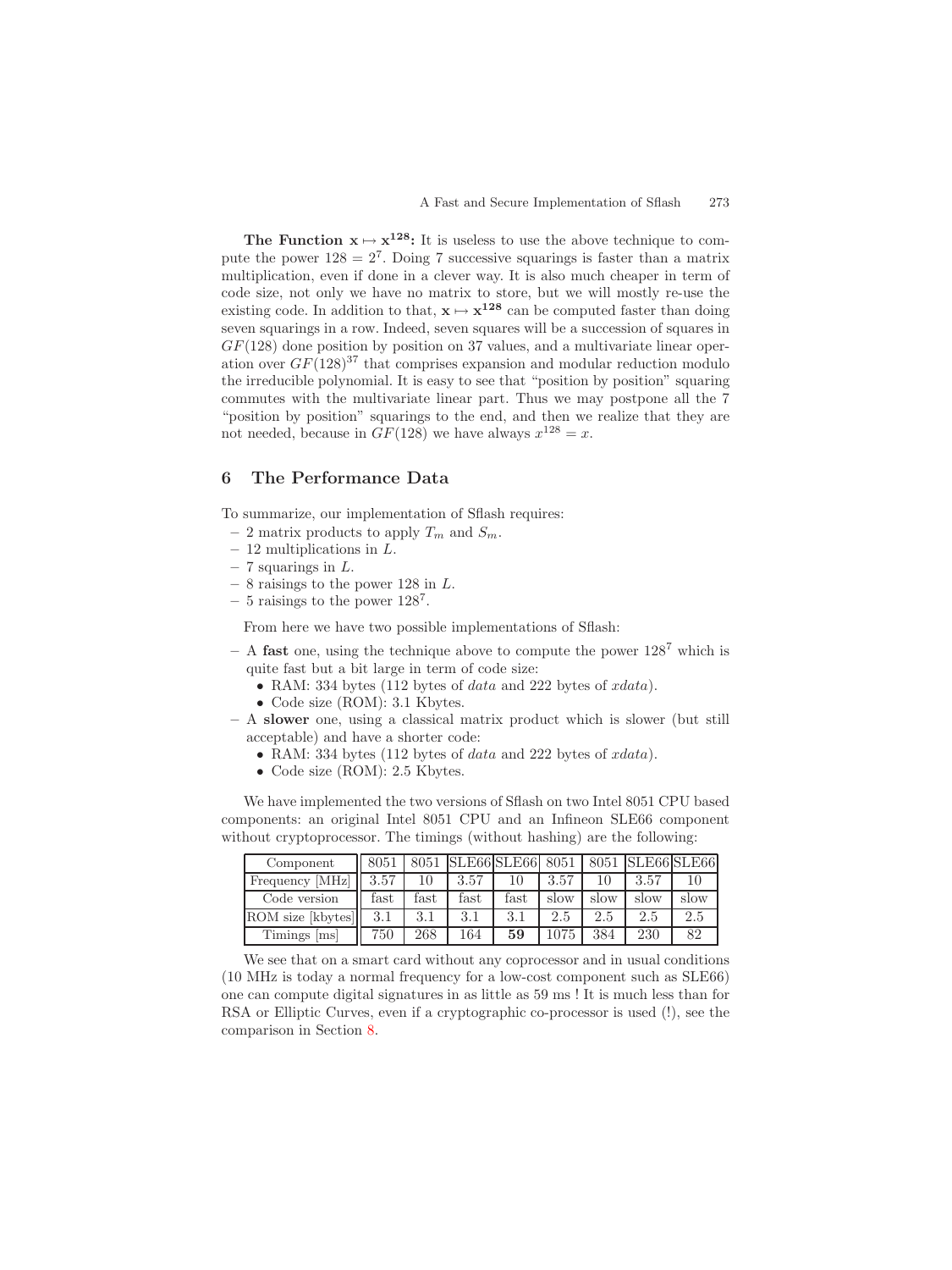## <span id="page-7-0"></span>**7 Protecting Sflash against Side-Channel Attacks**

In the side-channel attacks, the adversary tries to recover the private key of a signature scheme (or other useful information) given the information that leaks from the intermediate data that appears during the computation, or from the computation itself, see for example [\[11\]](#page-10-5).

#### **7.1 Protecting against SPA-Like Attacks**

For Sflash, the computation is always the same, whatever the value of the private key is. Moreover, all the computations in Sflash use full bytes of the private key, making the dependency of power consumption on the key very complex to exploit. This prevents SPA attacks known for unprotected implementations of RSA, in which the power consumption allows to see the values of single bits of the private key.

#### **7.2 Protecting against DPA-Like Attacks**

For DPA-like attacks, the protection boils down to masking the intermediate data. The signature of Sflash involves mainly the composition of 3 functions,  $t^{-1}$ ,  $f^{-1}$  and  $s^{-1}$ . The best way to prevent an information leak (of any type) is to mask completely the two intermediate values: the output of  $t^{-1}$  and of  $f^{-1}$ . For this, we will use the homomorphic properties of the functions  $t^{-1}$ and  $f^{-1}$  with regard to respectively the addition and the multiplication. Thus, since  $t^{-1}$  is affine, its output is still masked additively (with another mask). Similarly we may pass through  $f^{-1}$  with a multiplicative masking.

The proposed method for a secured implementation of Sflash is shown on Figure (1).

#### **7.3 Algorithmic Considerations**

**A. Computation of**  $f(\lambda)$ **: The function f is the following :** 

$$
f: x \mapsto x^{128^{11} + 1} = \left( \left( \left( \left( \left( \left( x^{128^7} \right)^{128} \right)^{128} \right)^{128} \right)^{128} \right) \cdot x \right)
$$

so we can compute  $f(\lambda)$  with one raising to the power 128<sup>7</sup>, 4 raisings to the power 128 and one multiplication.

**B. Computation of**  $\lambda^{-1}$ **:** First of all we begin with remarking that  $|L^*|$  =  $128^{37} - 1$ , so inverting an element of L can be done by raising it to the power  $128^{37} - 2$ . Besides  $128^{37} - 2 = (11...110)_2$  (*i.e.* 258 "1" followed by "0" in basis 2). Thus we can compute  $\lambda^{-1}$  as follows:

\n- \n
$$
z \leftarrow \lambda
$$
\n
\n- \n $z \leftarrow z^2 \cdot z$ \n
\n- \n $z \leftarrow z^2 \cdot z$ \n
\n- \n $(i.e. \ z = \lambda^{(11)2} \text{ that we store})$ \n
\n- \n $z \leftarrow z^{2^2} \cdot z$ \n
\n- \n $(z = \lambda^{(1111)2})$ \n
\n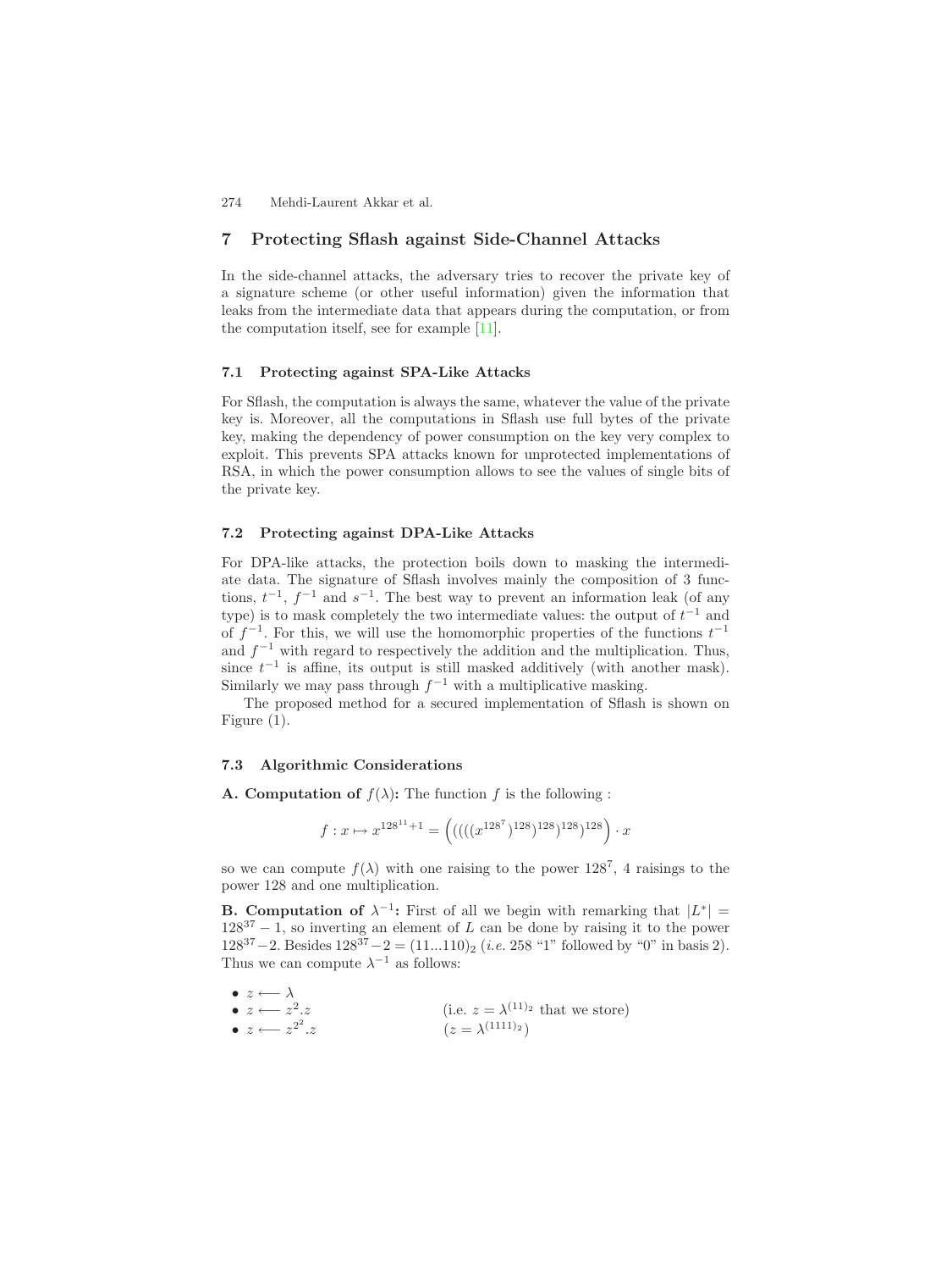

**Fig. 1.** A randomized masking method to protect Sflash against side-channel attacks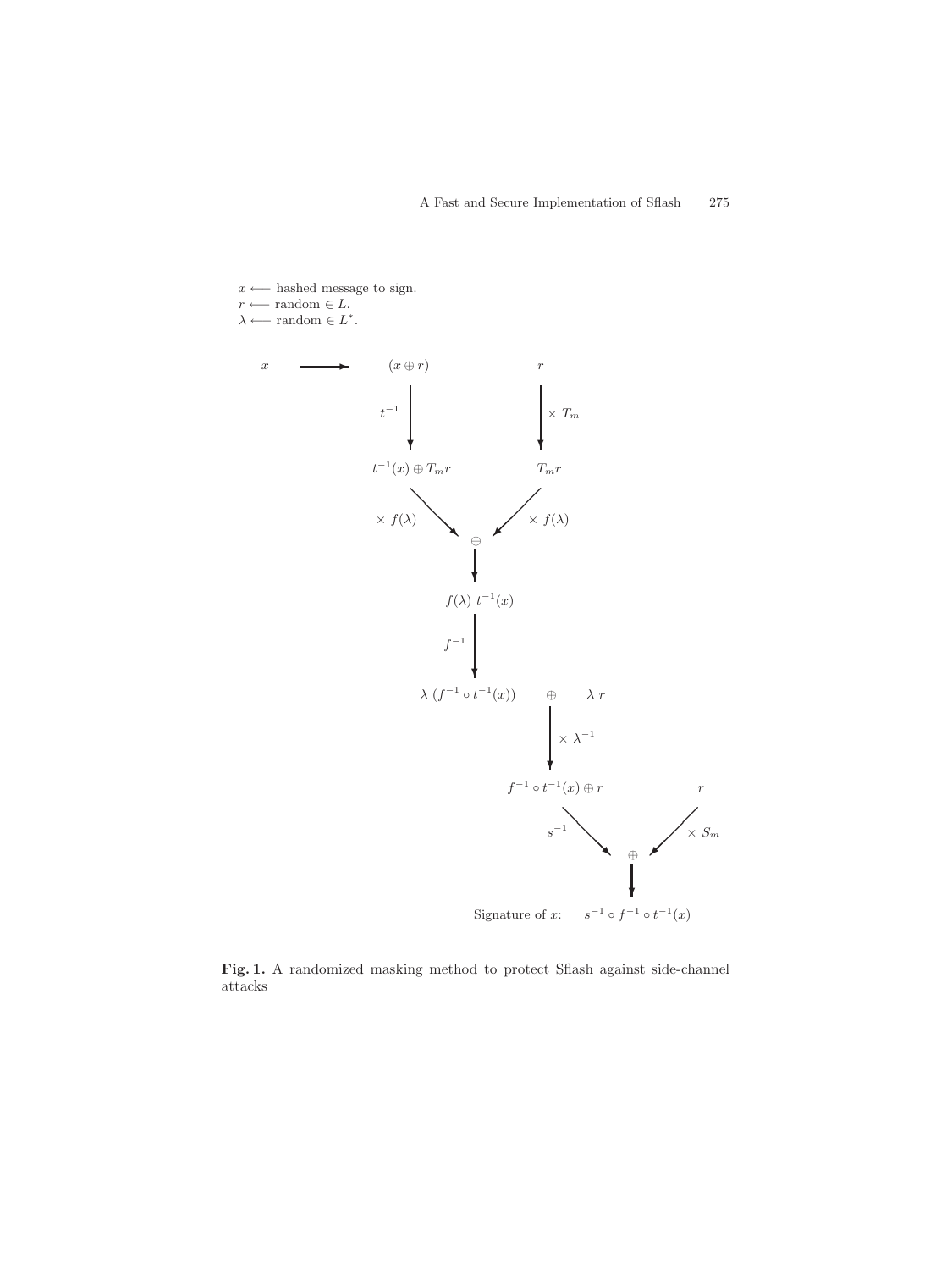| $\bullet \; z \longleftarrow z^{2^4}.z$                                                | $(z = \lambda^{(11111111)_2})$                                                                                                                                                                                                                                                                                            |
|----------------------------------------------------------------------------------------|---------------------------------------------------------------------------------------------------------------------------------------------------------------------------------------------------------------------------------------------------------------------------------------------------------------------------|
| • $z \longleftarrow (z^{128})^2.z$                                                     | $(z = \lambda^{(11111111111111112)})$                                                                                                                                                                                                                                                                                     |
| • $z \longleftarrow ((z^{128})^{128})^4.z$                                             | $(z = \lambda^{(11111111111111111111111111111112)}$                                                                                                                                                                                                                                                                       |
| • $z \longleftarrow ((( (z^{128})^{128})^{128})^{128})^{2^4}.z$                        | $(z = \lambda^{(1111)_2}$ with 64 "1")                                                                                                                                                                                                                                                                                    |
|                                                                                        | • $z \leftarrow z^{2^{64}}.z = (((z^{128^7})^{128})^{128})^2.z$ $(z = \lambda^{(1111)_2} \text{ with } 128 \text{ "1"})$                                                                                                                                                                                                  |
| • $z \leftarrow z^{2^{128}}.z = (((z^{128^7})^{128})^{128})^{128})^{128})^{128})^4. z$ |                                                                                                                                                                                                                                                                                                                           |
| (now we have $z = \lambda^{(1111)_2}$ with 256 "1")                                    |                                                                                                                                                                                                                                                                                                                           |
| $\bullet \; z \longleftarrow z^{2^2} \cdot \lambda^{(11)_2}$                           | $(z = \lambda^{(1111)_2}$ with 258 "1")                                                                                                                                                                                                                                                                                   |
|                                                                                        | 2 1 1 $\cdot$ 1 1 $\cdot$ 1 1 $\cdot$ 1 1 $\cdot$ 1 1 $\cdot$ 1 1 $\cdot$ 1 $\cdot$ 1 0 $\cdot$ 4 $\cdot$ 1 0 $\cdot$ 1 0 $\cdot$ 1 0 $\cdot$ 1 0 $\cdot$ 1 0 $\cdot$ 1 0 $\cdot$ 1 0 $\cdot$ 1 0 $\cdot$ 1 0 $\cdot$ 1 0 $\cdot$ 1 0 $\cdot$ 1 0 $\cdot$ 1 0 $\cdot$ 1 0 $\cdot$ 1 0 $\cdot$ 1 0 $\cdot$<br>$\iota\iota$ |

•  $z \longleftarrow z^2$  which gives indeed  $z = \lambda^{-1} = \lambda^{(11...110)_2}$  with 258 "1" and one "0".

**C. Computation of**  $T_m r$  **et**  $S_m r$ : We compute them with a classical matrix product.

### **Computations Added Compared to an Unprotected Version:**

- $-2$  matrix products to compute  $T_m r$  and  $S_m r$ .
- **–** 13 multiplications in L.
- **–** 20 squarings in L.
- **–** 17 raisings to the power 128 in L.
- **–** 4 raisings to the power 128<sup>7</sup> in L.

<span id="page-9-0"></span>Comparing to what we achieved with our (unprotected) implementation of Sflash, see the results in Section [6,](#page-6-0) the version which is protected against DPAlike attacks implies to approximately double the running time.

## **8 Digital Signatures on a Smart Card – a Comparison**

In this section we compare Sflash to some other known implementations of the signature schemes in smart cards. The numerical data for schemes other than Sflash are based on unverified claims of the vendors.

| cryptosystem             |                 | Sflash NTRU-251 RSA-1024 RSA-1024 ECC-191 |              |                      |                  |
|--------------------------|-----------------|-------------------------------------------|--------------|----------------------|------------------|
| platform                 |                 | SLE-66 Philips 8051 SLE-66 ST-19XL SLE-66 |              |                      |                  |
| word size [bits]         |                 |                                           |              |                      |                  |
| ROM size [Kbytes]        | 3.1             |                                           |              |                      |                  |
| speed $[M\overline{Hz}]$ | 10              | 16                                        | 10           | 10                   | 10               |
| co-processor             | no              | $\mathbf{no}$                             | $\mathbf{n}$ | yes                  | yes              |
| Signature Length         | 259             | 1757                                      | 1024         | 1024                 | 382              |
| <b>Timings</b>           | $59 \text{ ms}$ | $160$ ms                                  | many s       | $111 \; \mathrm{ms}$ | $180 \text{ ms}$ |

Apparently, the only signature scheme known that might be able to compete with Sflash is NTRUSign. An NTRUSign signature seems to be slower, but also about 6 times longer. Knowing that the communication ports of low-end smart cards are quite slow, at 9600 bit/s, an NTRUSign card would take additional 200 ms to transmit the signature.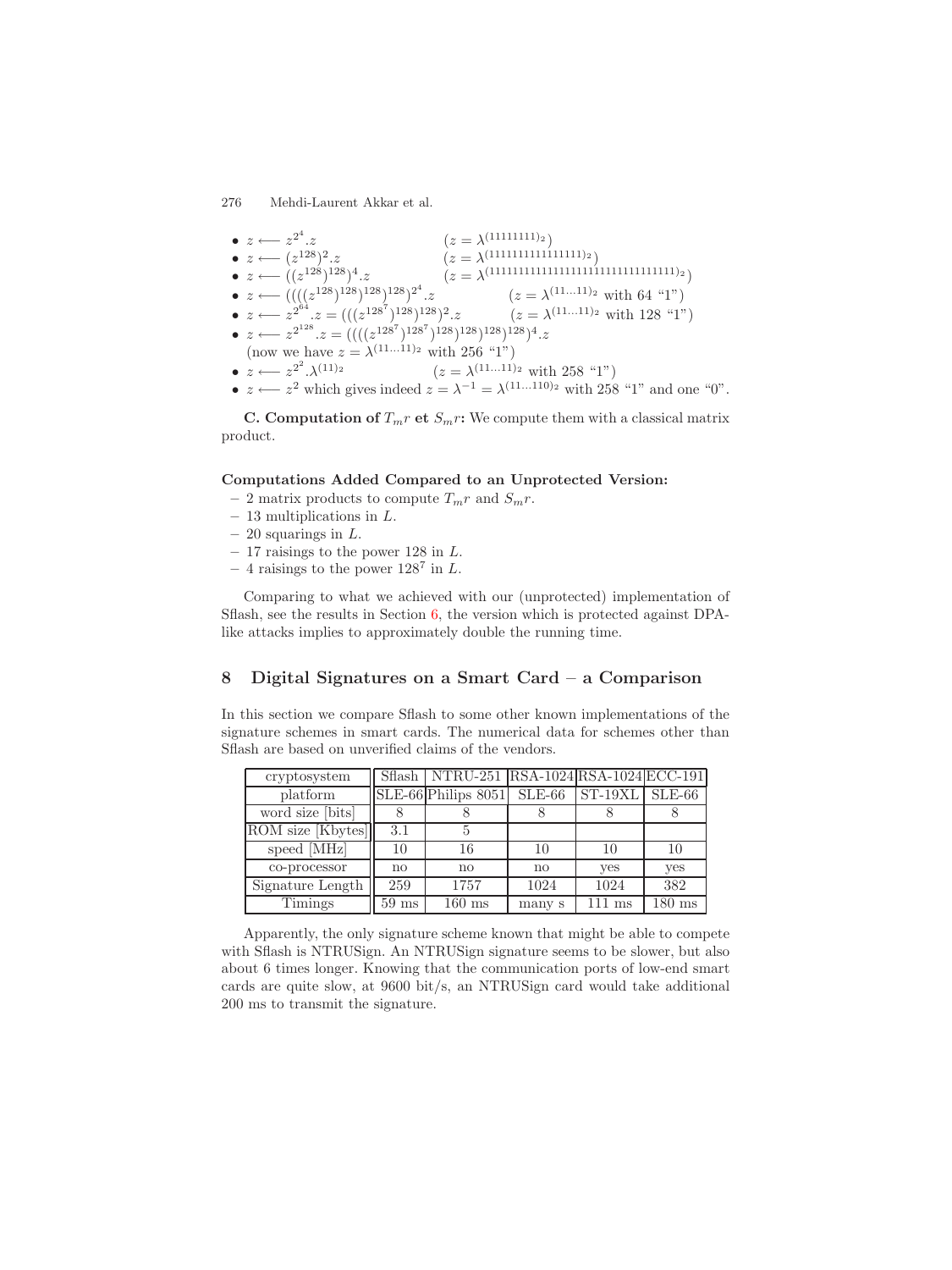## **9 Conclusion**

In this paper we described a highly optimized implementation of the Sflash signature schemes on a low-cost smart card. Our fastest implementation of Sflash takes 59 ms on a 8051 based CPU at 10MHz. We also presented a method to protect this implementation against DPA-like attacks that requires about twice as much time.

Though the security of Sflash is not as well understood as for example for RSA, Sflash is apparently the fastest signature scheme known. It is suitable to implement PKI on low-cost smart card, token or palm devices. It allows also to propose secure low-cost payment/banking solutions.

## <span id="page-10-6"></span><span id="page-10-3"></span>**References**

- <span id="page-10-7"></span>[1] Nicolas Courtois, *La s´ecurit´e des primitives cryptographiques bas´ees sur les probl`emes alg´ebriques multivariables MQ, IP, MinRank, et HFE*, PhD Thesis, Paris 6 University, 2001, in French. Available at http://www.minrank.org/phd.pdf [268](#page-1-2)
- [2] Nicolas Courtois, Magnus Daum, Patrick Felke, *On the Security of HFE, HFEvand Quartz,* PKC'2003, to appear in LNCS, Springer. [268](#page-1-2)
- [3] Magnus Daum, Patrick Felke, *Some new aspects concerning the Analysis of HFE type Cryptosystems,* Presented at Yet Another Conference on Cryptography (YACC'02), June 3-7, 2002, Porquerolles Island, France. [268](#page-1-2)
- [4] Magnus Daum, *Das Kryptosystem HFE und quadratische Gleichungssysteme uber endlichen K¨ ¨ orpern,* Diplomarbeit, Universit¨at Dortmund, 2001. Available at daum@itsc.ruhr-uni-bochum.de
- <span id="page-10-4"></span>[5] Jean-Charles Faugère, *Report on a successful attack of HFE Challenge 1 with Gröbner bases algorithm F5/2*, announcement that appeared in sci.crypt newsgroup on the internet on April 19th 2002.
- <span id="page-10-8"></span>[6] Henri Gilbert, Marine Minier, *Cryptanalysis of Sflash,* EUROCRYPT'2002, LNCS 2332, Springer, pp. 288-298. [268](#page-1-2)
- <span id="page-10-9"></span>[7] Michael Garey, David Johnson, *Computers and Intractability, a guide to the theory of NP-completeness*, Freeman, p. 251.
- <span id="page-10-2"></span>[8] Willi Geiselmann, Rainer Steinwandt, Thomas Beth, *Revealing 441 Key Bits of SFLASH-v2*, Third NESSIE Workshop, November 6-7, 2002, Munich, Germany. [270](#page-3-1)
- [9] A page about the Gray code, http://www.nist.gov/dads/HTML/graycode.html [272](#page-5-0)
- <span id="page-10-5"></span>[10] Neal Koblitz, *Algebraic aspects of cryptography*, Springer, ACM3, 1998, Chapter 4: "Hidden Monomial Cryptosystems", pp. 80-102. [267](#page-0-1)
- <span id="page-10-0"></span>[11] Paul Kocher, Joshua Jaffe, Benjamin Jun, *Introduction to Differential Power Analysis and Related Attacks*. Technical Report, Cryptography Research Inc., 1998. Available at http://www.cryptography.com/dpa/technic/index.html [268,](#page-1-2) [274](#page-7-0)
- <span id="page-10-1"></span>[12] Tsutomu Matsumoto, Hideki Imai, *Public Quadratic Polynomial-tuples for efficient signature-verification and message-encryption*, EUROCRYPT'88, LNCS 330, Springer 1998, pp. 419-453. [267](#page-0-1)
- [13] Jacques Patarin, *Cryptanalysis of the Matsumoto and Imai Public Key Scheme of Eurocrypt'88*, CRYPTO'95, LNCS 963, Springer, pp. 248-261. [267](#page-0-1)